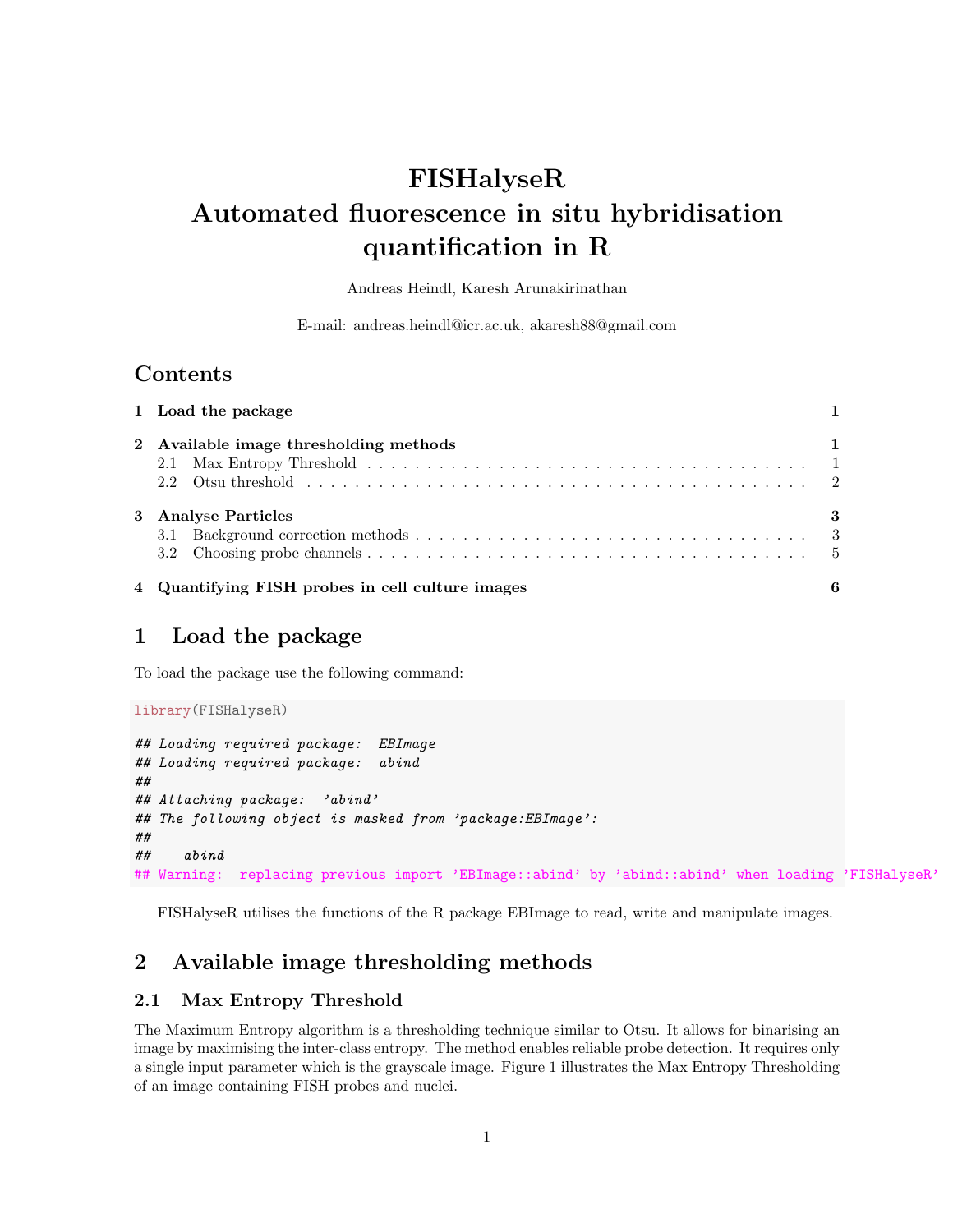

Figure 1. The left figure shows the original grayscale input image containing the nuclei and the FISH probes. Applying maximum entropy thresholding results in the binary image on the right side. The location of the FISH probes is indicated by white pixels.

```
f = system.file( "extdata", "SampleFISHgray.jpg", package="FISHalyseR")
img = readImage(f)t = calculateMaxEntropy(img)
img[img< t] < -0img[img>=t] < -1
```
#### 2.2 Otsu threshold

Otsu's method (Figure 2) is a well studied thresholding techniques that calculates the optimal threshold separating two classes such that their intra-class variance is minimal. The method requires similar to the maximum entropy thresholding only a grayscale image as input parameter.

```
f = system.file( "extdata", "SampleFISHgray.jpg", package="FISHalyseR")
img = readImage(f)t = calculateThreshold(img)
img[img<t] <- 0
img[img>=t] < -1
```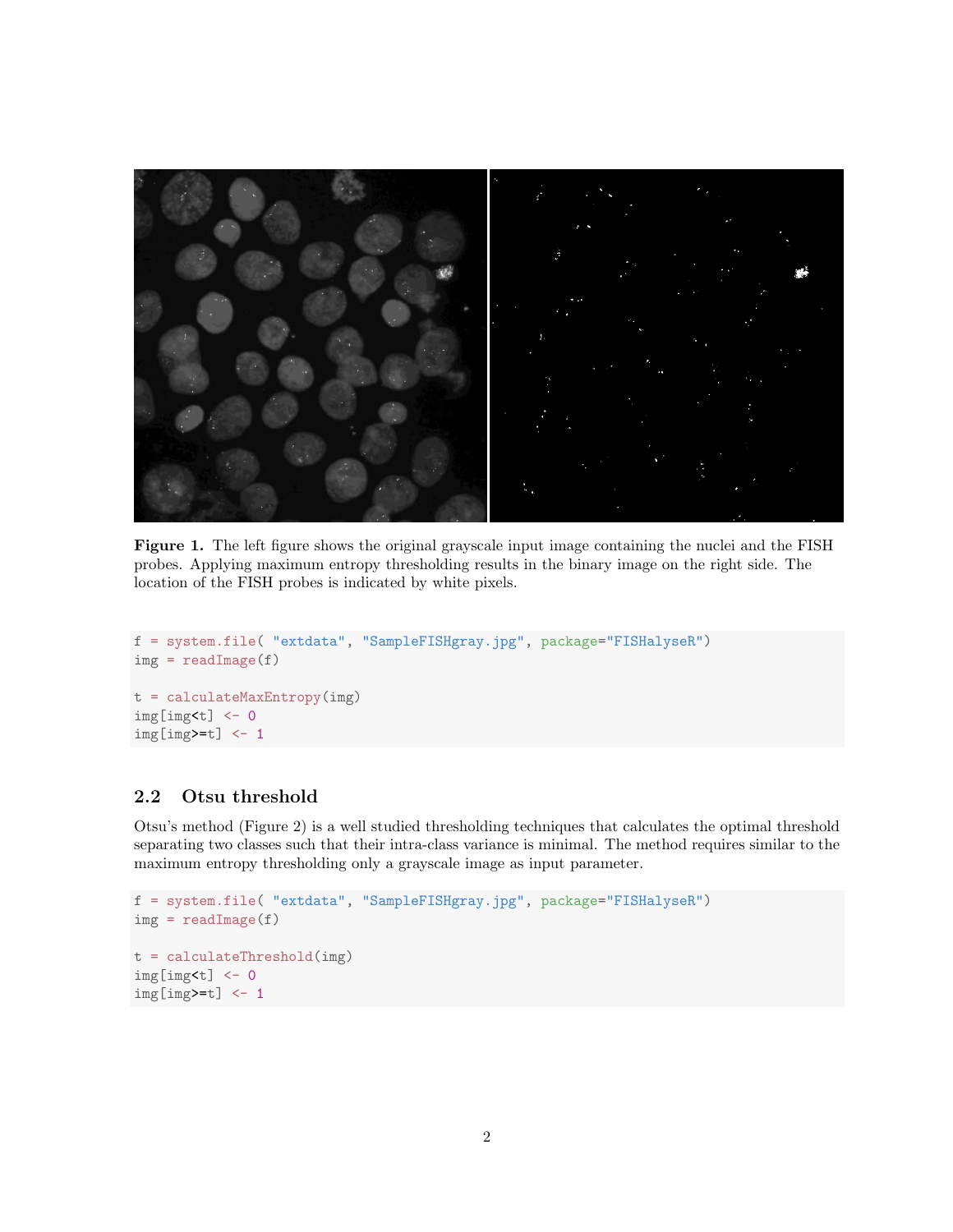

Figure 2. The image on the left side shows the original input image image containing nuclei. After thresholding it using Otsu's method a binary image is created indicating the location of each nucleus in white. Note that clutter and artefacts will we removed using the analyseParticles function during processing.

# 3 Analyse Particles

analyseParticles is used to clean up clutter and artefacts from binary images. The user can specify minimal and maximal area allowed for each connected component (e.g. nucleus, probe, etc.....). The example beneath illustrates how to remove components with an area smaller than 5 pixels and an area larger than 20 pixels. Figure 3 depicts the process with an example image containing FISH probes.

```
fProbes1 = paste(TempDir,'/',"exImgMaxEntropyProbes1.jpg",sep='')
img = readImage(fProbes1)
```

```
anaImg <- analyseParticles(img, 20, 5,0)
```
The function is also used to clean up the cell mask image. The example beneath shows a call of analyseParticles that removes all connected component with an area smaller than 1000 pixel and greater than 20000 pixels. The process is illustrated in Figure 4 using our cell mask from Figure 2.

```
f = paste(TempDir,'/',"exImgOtsuCellMask.jpg", sep='')
img = readImage(f)anaImg <- analyseParticles(img, 20000, 1000,0)
```
#### 3.1 Background correction methods

FISHalyseR supports three different methods to correct for uneven illumination.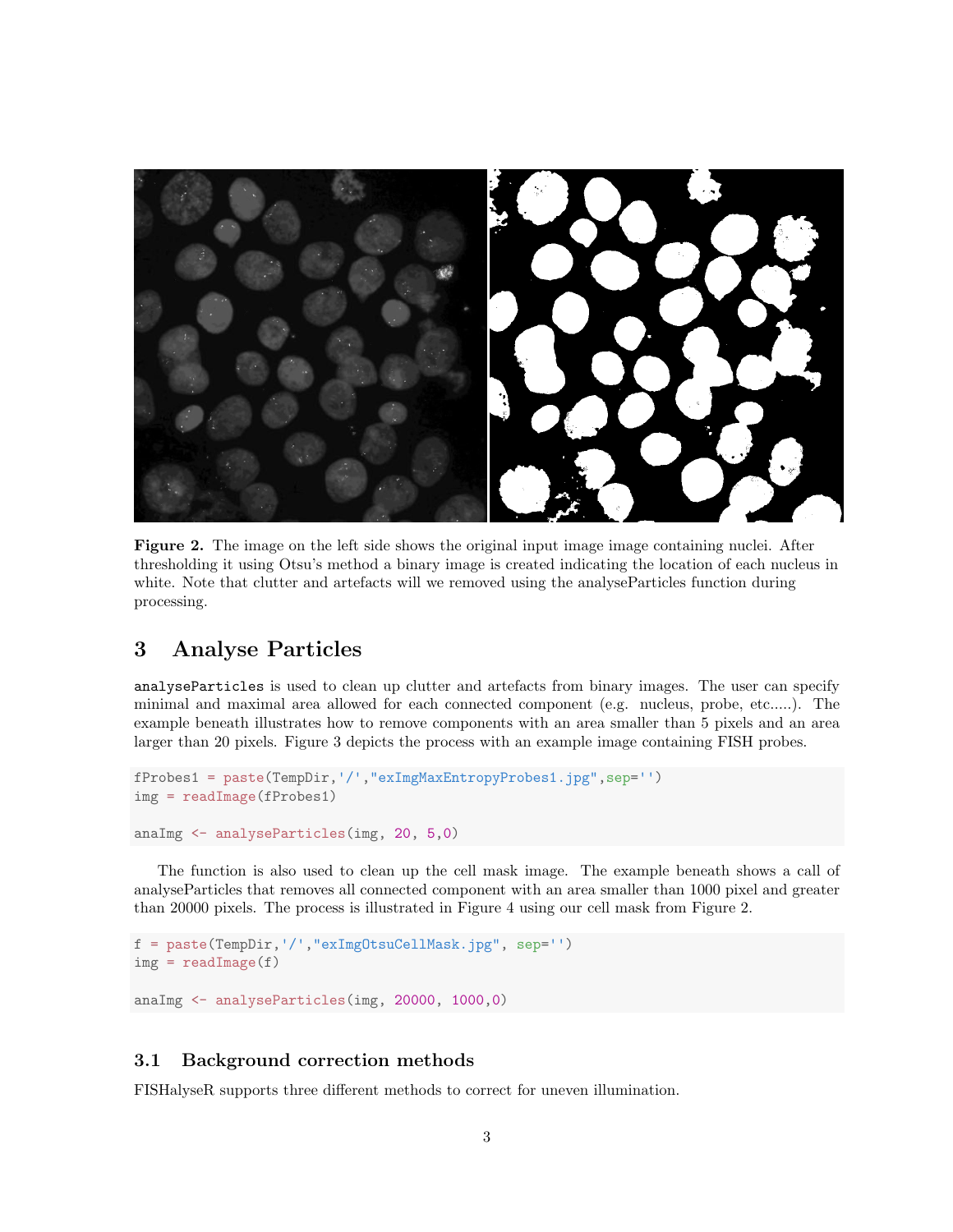

Figure 3. The original input image is given on the left side. Applying analyseParticles with MinSize=5 and MaxSize=20 results in the image shown on the right side. Components smaller than 5 pixels and larger than 20 pixels have been removed.



Figure 4. This figure illustrates the application of analyseParticles on the nuclei mask. The input image is shown on the left side. Components (nuclei, artefacts) with an area greater than 20000 pixel and smaller than 1000 pixels have been removed.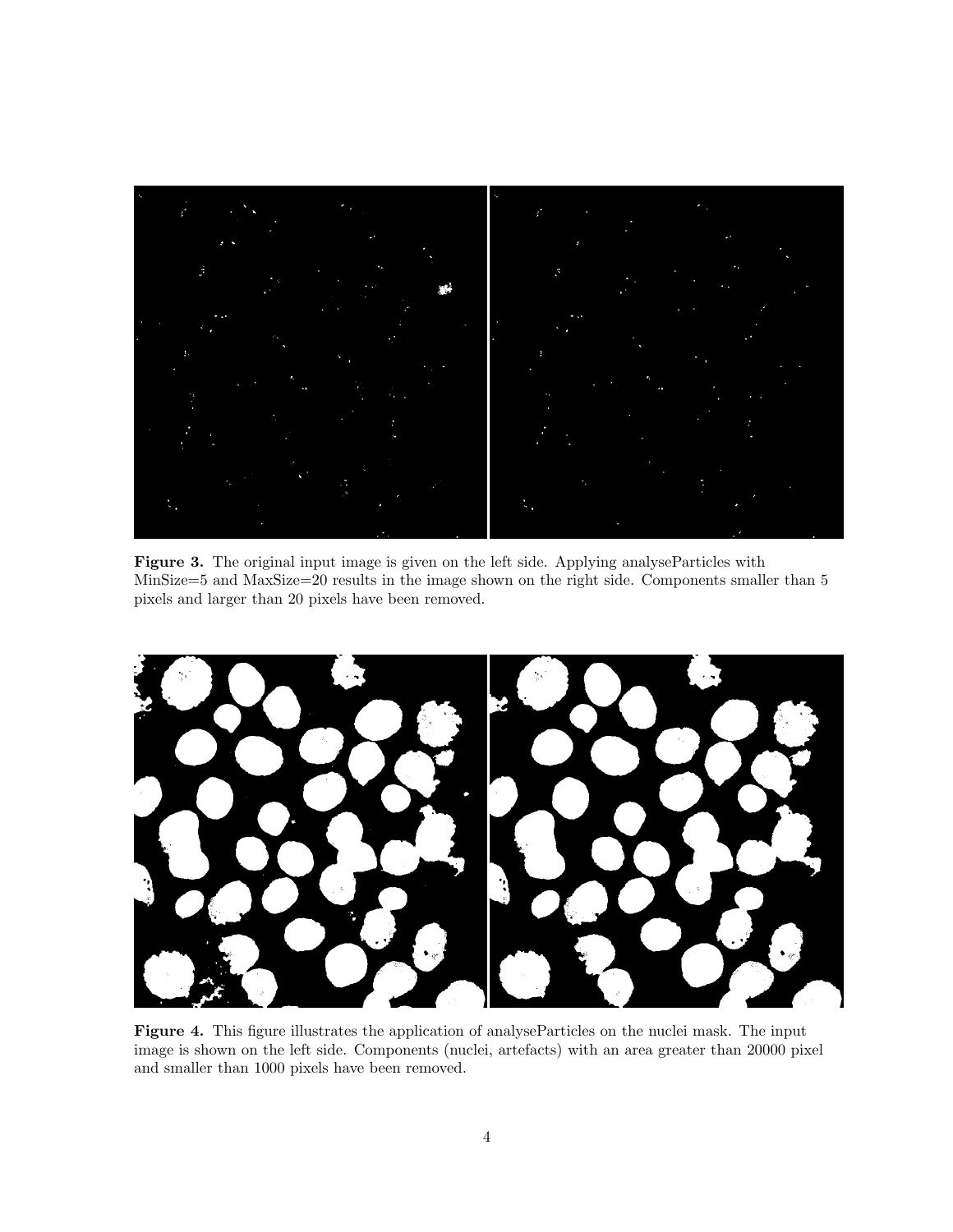- 1. Gaussian blurring
- 2. User-specified illumination image
- 3. Multidimensional Illumination Correction using an image stack

To apply (multiple) Gaussian blurring, option 1 has to be chosen. The second parameter specifies the sigma.

 $bgCorrMethod = list(1,100)$ 

In case the user has an illumination gradient image it can be passed to FISHalyseR using option 2.

```
# path to illumination image
illumPath = "../IllCorr.jpg"
bgCorrMethod = list(2, i11umPath)
```
If multiple images from the same acquisition or the same microscopic setup are available then option 3 should be chosen. A novel multidimensional illumination correction method using a stack of images is then applied to derive the illumination gradient. Now the last parameter specifies the amount of images chosen to estimate the gradient. The more images are chosen the better the resulting illumination correction image will be. In the example beneath six images are chosen located in the given path.

bgCorrMethod =  $list(3,"/path/to/stack", **.jpg", 6)$ 

The variable of type list specifying the illumination correction method is later passed to processFISH.

#### 3.2 Choosing probe channels

FISHalyseR currently supports two different ways to read probe channels. In case each probe has been acquired in a separate channel, simply pass each single file to FISHalyseR in a list variable. For visualisation purpose each channel has to be assigned a colour. This is achieved by creating a list variable containing the colour vectors for each channel.

```
red_Og <- system.file( "extdata", "SampleFISH_R.jpg", package="FISHalyseR")
green_Gn <- system.file( "extdata", "SampleFISH_G.jpg", package="FISHalyseR")
#Create colour vector list
channelColours = list(R=c(255,0,0),G=c(0,255,0))channelSignals = list(red_Og,green_Gn)
```
In case the user has only a composite image, thus all probe channels have been fused to a RGB image, then FISHalyseR separates the RGB image into single channels Red, Green, Blue. This input format will only work with a maximum of three probes because mixtures of red, green and blue can not be separated by simple colour channel splitting.

```
combinedImage <- system.file( "extdata", "SampleFISH.jpg", package="FISHalyseR")
channelSignals = list(combinedImage)
```
The variable of type list specifying where FISHalyseR can find the probe channels is later passed to processFISH.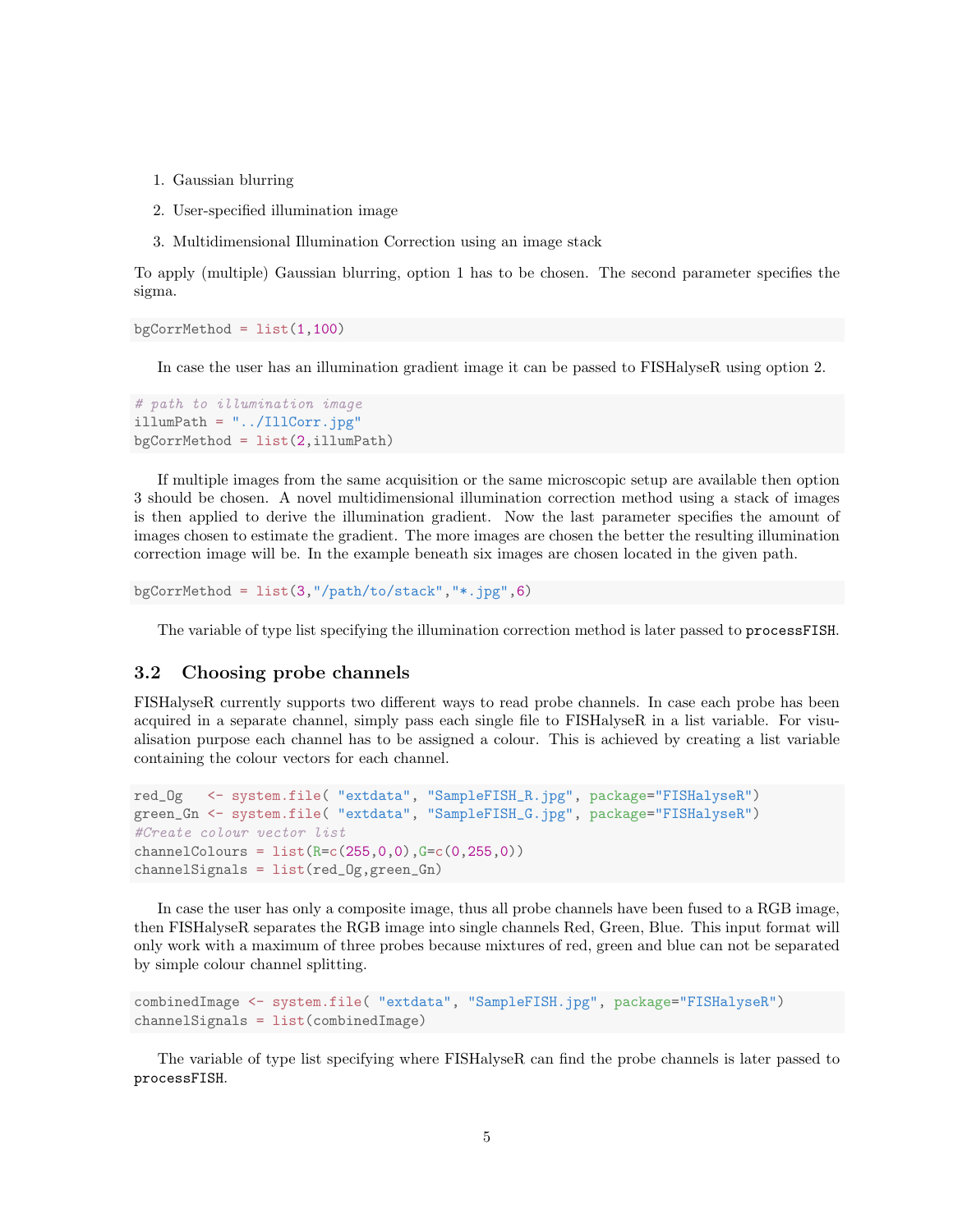## 4 Quantifying FISH probes in cell culture images

A single function processFISH has to be called to process a cell culture image with FISH probes. Note that the amount of probe channels is not limited assuming that sufficient main memory. Results are written to a CSV file. An image (Figure 5) is created illustrating the location of each nucleus (shown in cyan) as well as each detected probe (red, green in our example). Note that the list input parameters bgCorrMethod and channelSignals are described in detail in the previous paragraphs.

- 1. combinedImg composite image, RGB images composed of all available stains
- 2. writedir Output directory
- 3. bgCorrMethod list with two arguments. Currently four options are available:
	- (a) None
	- (b) gaussian blur e.g. bgCorrMethod=list(1, 100)
	- (c) User-provided illumination correction image e.g. bgCorrMethod=list(2,"/exIllCorr.jpg")
	- (d) illumination correction if multiple images from the same acquisition are available e.g. bgCorrMethod=list $(3,'/path/to/stack", "+.jpg", 6)$
- 4. channelSignals list of paths to image containing the probes
- 5. channelColours colour vector for each channel (list type) e.g. channelColours=list(R=c(255,0,0),G=c(0,255,0),B=c(0,0,255))
- 6. sizeNucleus c(5,100) Analyse only nuclei within that range (in pixels)
- 7. sizeProbe c(5,100) Analyse only probes within that range (in pixels)
- 8. maxprobes Maximum limit for probes per nuclei. Nuclei with more probes will be ignored
- 9. outputImageFormat specify output format e.g. jpg or png

The example beneath demonstrate the usage of FISHalyseR. Only the processFISH functions has to be called. After specifying the signal channels, colour vectors, area constrains and maximum amount of probes to analyse, an output image is created per nucleus as well as a CSV file summarising all measurements.

```
illuCorrection = system.file( "extdata", "SampleFISHillu.jpg", package="FISHalyseR")
combinedImage <- system.file( "extdata", "SampleFISH.jpg", package="FISHalyseR")
red_Og <- system.file( "extdata", "SampleFISH_R.jpg", package="FISHalyseR")
green_Gn <- system.file( "extdata", "SampleFISH_G.jpg", package="FISHalyseR")
# directory where all the files will be saved
writedir = paste(TempDir,sep='')
bgCorrMethod = list(0, '')channelColours = list(Rec(255, 0, 0), G=c(0, 255, 0))
```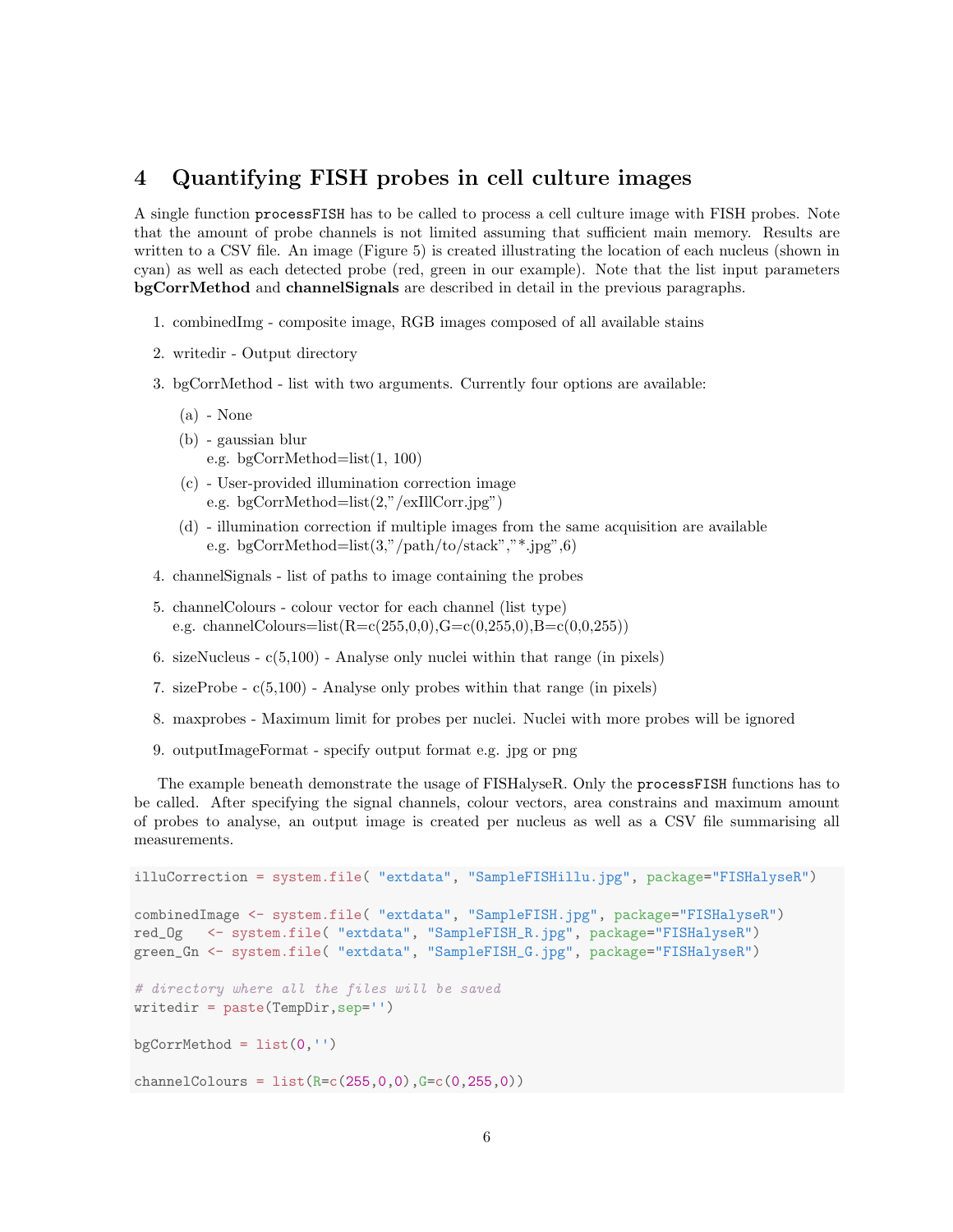```
channelSignals = list(red_Og,green_Gn)
sizecell = c(1000, 20000)sizeprobe= c(5,20)
processFISH(combinedImage,writedir,bgCorrMethod,channelSignals,
            channelColours,sizecell,sizeprobe)
## setting up directory structure
## No illumination correction method selected
## Extracting mask from the image....
## thresholding the nuclei ...
## analysing the nuclei ...
## Dividing nuclei
## Processing channel probes
## loading channels .....
## loading channel : R
## loading channel : G
## extracting features from the cell mask image
## saving label image with cell id
## computing features ....
## Processing channel R
## Processing channel G
## Computing distances between probes
## computing distance between R and R
## computing distance between R and G
## computing distance between G and G
## saving data to csv file ............
## processing cell id: 1
## processing cell id: 2
## processing cell id: 3
## processing cell id: 4
## processing cell id: 5
## processing cell id: 6
## processing cell id: 7
## processing cell id: 8
## processing cell id: 9
## processing cell id: 10
## processing cell id: 11
## processing cell id: 12
## processing cell id: 13
## processing cell id: 14
## processing cell id: 15
## processing cell id: 16
## processing cell id: 17
## processing cell id: 18
## processing cell id: 19
## processing cell id: 20
## processing cell id: 21
```

```
7
```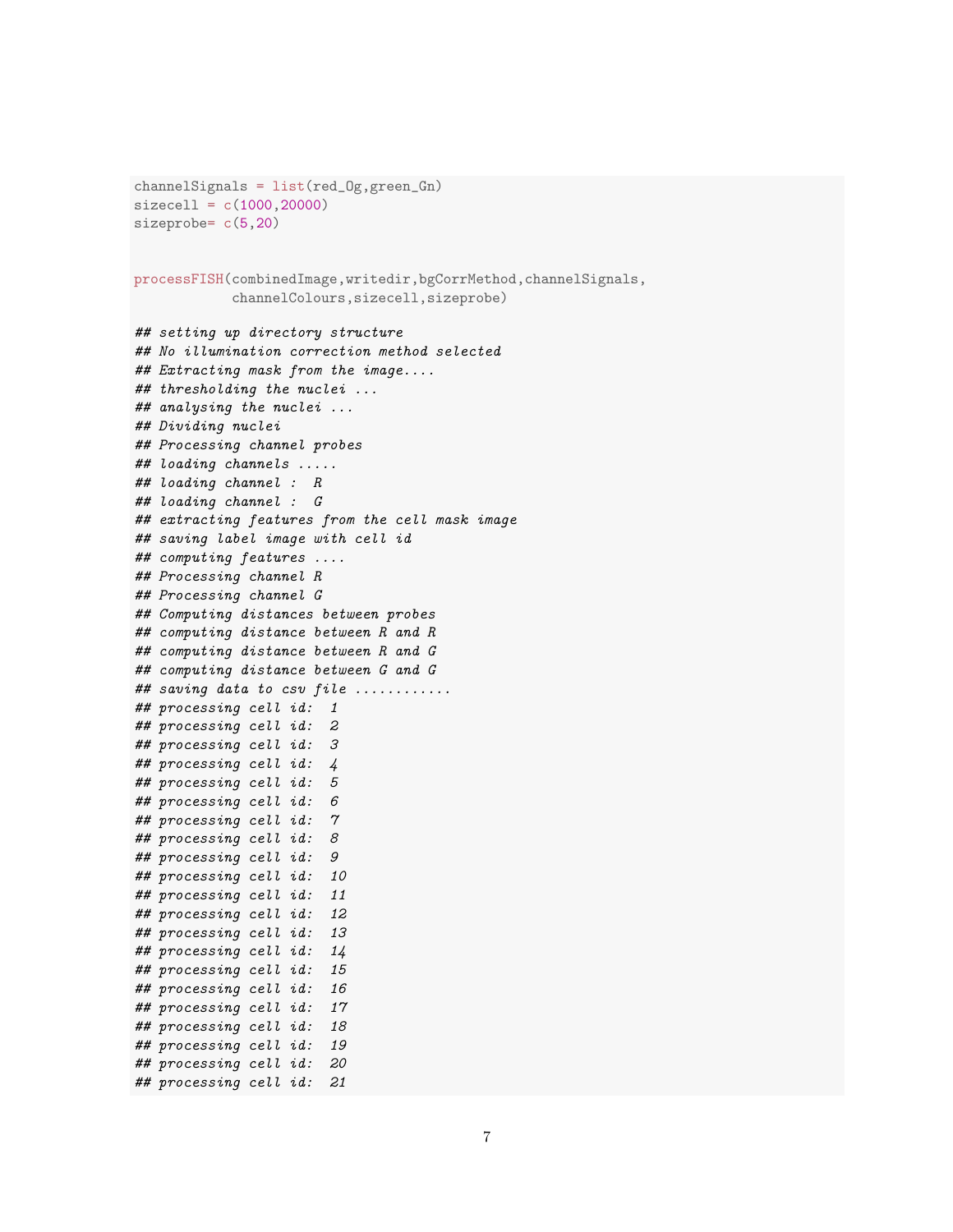```
## processing cell id: 22
## processing cell id: 23
## processing cell id: 24
## processing cell id: 25
## processing cell id: 26
## processing cell id: 27
## processing cell id: 28
## processing cell id: 29
## processing cell id: 30
## processing cell id: 31
## processing cell id: 32
## processing cell id: 33
## processing cell id: 34
## processing cell id: 35
## processing cell id: 36
## processing cell id: 37
## processing cell id: 38
## processing cell id: 39
## processing cell id: 40
## processing cell id: 41
## processing cell id: 42
## processing cell id: 43
## processing cell id: 44
## Done processing fish data ...
```
Results are stored in a CSV file named after the input file. An example of an output with only one probe channel (red) is given beneath. In case of multiple channels the amount of columns will vary because then also distances between each different probe channel will be listed.

| filename                      | Name of the input file                                 |
|-------------------------------|--------------------------------------------------------|
| cell id                       | Unique number per nucleus                              |
| eccentricity                  | Eccentricity (shape feature)                           |
| number of R probes            | Amount of red probes for a specific nucleus            |
| R1 R2                         | Distance in pixels between red probe 1 and red probe 2 |
| R <sub>1</sub> R <sub>3</sub> | Distance in pixels between red probe 1 and red probe 3 |
| R2 R3                         | Distance in pixels between red probe 2 and red probe 3 |
| X center of mass              | X coordinate of the center of mass of the nucleus      |
| Y center of mass              | Y coordinate of the center of mass of the nucleus      |
| area of nucleus               | Area in pixels of the nucleus                          |
| perimeter of cell             | Perimeter of nucleus                                   |
| radius of cell                | Radius of nucleus                                      |
| AR1                           | Area in pixels of red probe 1                          |
| AR2                           | Area in pixels of red probe 2                          |
| AR3                           | Area in pixels of red probe 3                          |
|                               |                                                        |